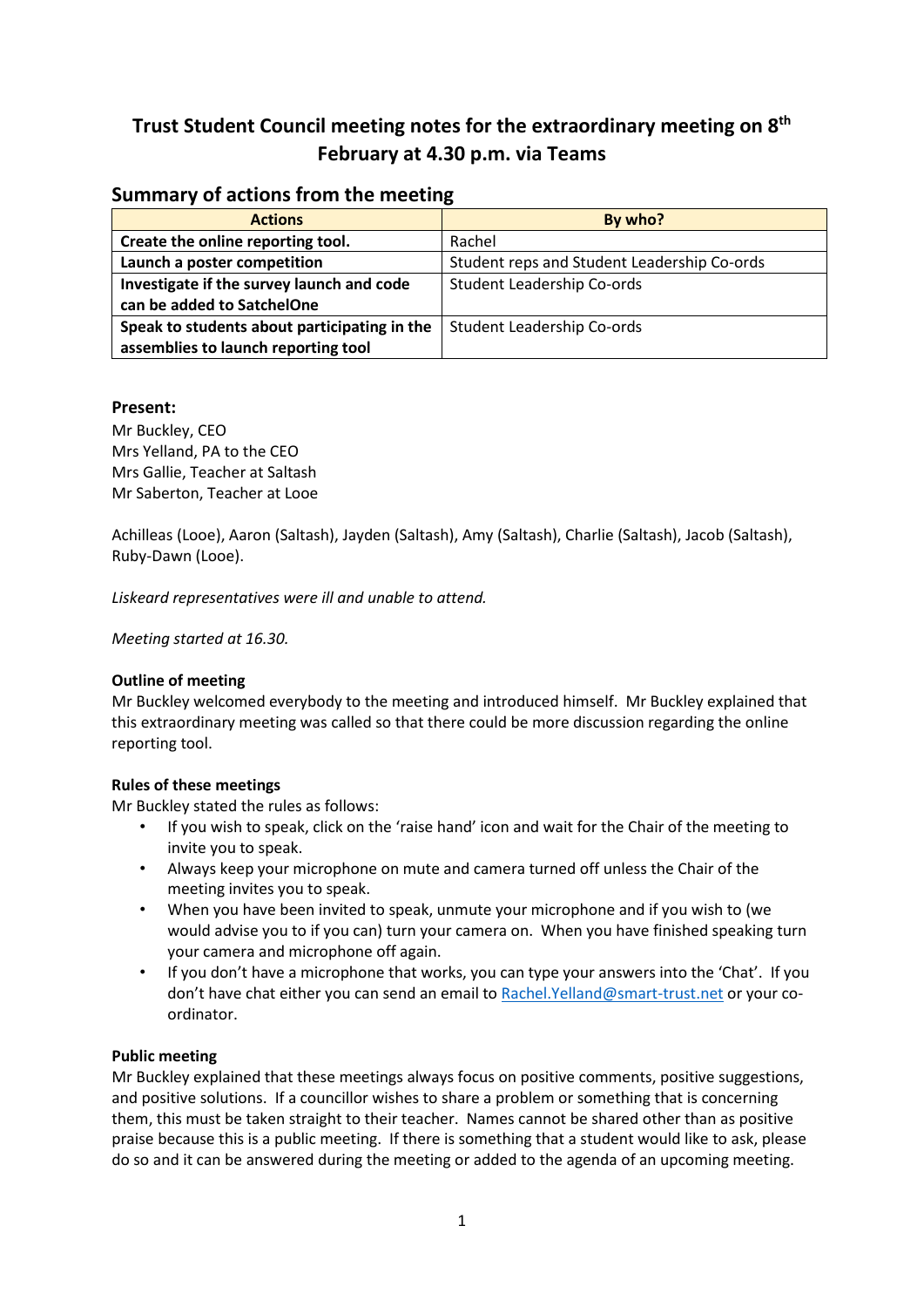#### **Introductions**

Everyone introduced themselves stating their name and which school they attend. Mr Buckley advised that as Liskeard is unrepresented in the meeting, they will be consulted before any final decisions are taken.

#### **What is 'Everyone's Invited?**

Mr Buckley summarised that a national survey was conducted of children of school age to see if there was widespread sexism within schools. It was discovered that up to 70% of girls in secondary schools reported they had to put up with daily sexism and had become to accept this as 'normal'. This has become a major concern and need to change the view of pupils to no longer accept it. Mr Buckley explained that there was a 5 year plan in place on how to address this. This group identified that an anonymous online reporting tool would be a good way of finding out what types of behaviours occur within the secondary schools. The primary students are happy to use their 'worry monster' boxes to report any concerns.

Mrs Gallie wished to clarify that whilst the focus is aimed at sexism against girls, the online reporting tool can be used for anyone of any identity to report any issue through this tool.

Mr Buckley agreed and reported that within the national survey results, 5% of boys also reported they were subjected to daily sexism.

#### **Questions on the anonymous reporting tool**

*Achilleas asked if the tool will be used for school problems or can also be used to report personal problems such as Mental Health?*

Mr Buckley thinks it should cover everything that makes people feel uncomfortable at school, no matter how small the discomfort is. Mr Buckley asks if this definition is clear enough or should it be defined in other ways?

Achilleas agreed this is sufficient.

#### **Introduction text**

Mr Buckley asked for feedback on the introduction text that would feature at the top of the reporting tool. Is it clear enough and gives the right message? *Majority vote agreed text is clear.*

#### **Question 1:**

DB explained that whilst the tool will be anonymous, we do need to know which school the report is in relation to. He advised that simple way to do this would be to have a four figure code for each secondary school similar to parking meters where using the code identifies which car park you are using. It also means that people who are not in the school cannot use the tool maliciously. The code would be displayed on posters around the school rather than on the website.

#### *Mr Buckley asks can we improve on this idea?*

Achilleas suggested that whilst it is a good idea no one outside of school can use the tool, we need to ensure the code is in as many schools places as possible so even if students are at home they can find the code.

Mr Buckley agreed but advised we cannot put it anywhere public (such as the website) as it would leave it open to hacking. Mr Buckley explained the Trust previously conducted a survey looking at staff's view of Trust but we received more items from outside the Trust than we did from staff. Mr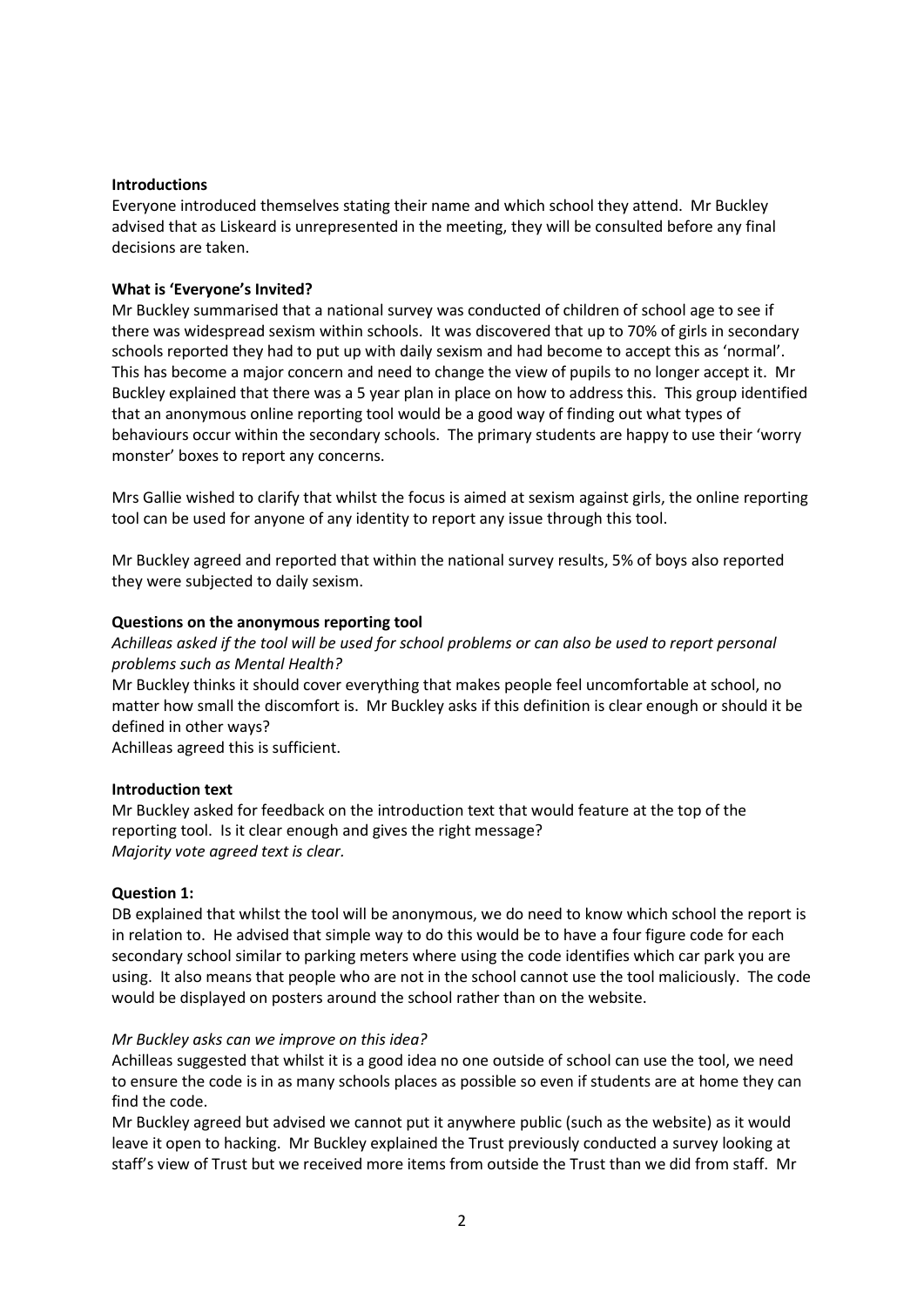Buckley advised that we could ask students to put the code in their planners, so they have it with them at home.

Charlie suggested an alternative option, could there be an email address in SMART whereby it could automatically send the code to students?

Mr Buckley answered that whilst this is an excellent idea, the anonymity would be lost as the student would be identified due to the ICT systems that are in place to safeguard students and staff. If we believe the code has been 'hacked' it can be changed if required.

Mr Buckley asked if the group agreed with question 1? *Majority vote received.*

#### **Question 2:**

Mr Buckley asked how the group feel about the list of options on this question? Mr Saberton reported that this question created most debate in this meeting. There was concern around the word 'feel'. The students didn't think it would be taken seriously by using this word. For example, a student was called a name, by using the word 'feel' they believed it puts a question mark on whether it did happen. The students suggested having a more positive approach to the language, or if there could be other options for anything that physically happened. For example, "made me feel uncomfortable" and "physically inappropriate what happened".

Mr Buckley suggested removing the word completely and changing each option to "I was uncomfortable" etc.

Mr Saberton agreed and advised this was suggested by the students.

Mrs Gallie agreed with Mr Saberton's summary and advised that social media platforms use models like this for reporting online abuse and that using similar direct language would be familiar to students.

Mr Buckley agreed and using firsthand drives home the point we do not want reporting to be third hand.

Mr Buckley asked if there are any options that should be removed or added? *No comments received.*

Mr Buckley asked whether the last two options, "I didn't feel bad, but it just should not have happened" and "I felt I should have said something but didn't feel I could" should be kept on the list?

*No comments received.*

*Charlie asked if there could be a free text option added.* Mr Buckley agreed this was a good suggestion and we will add this to the tool.

Mr Buckley asked if the group agreed with question 2? *Majority vote received.*

## **Question 3:**

Mr Buckley asked if there were any issues raised? *None raised.*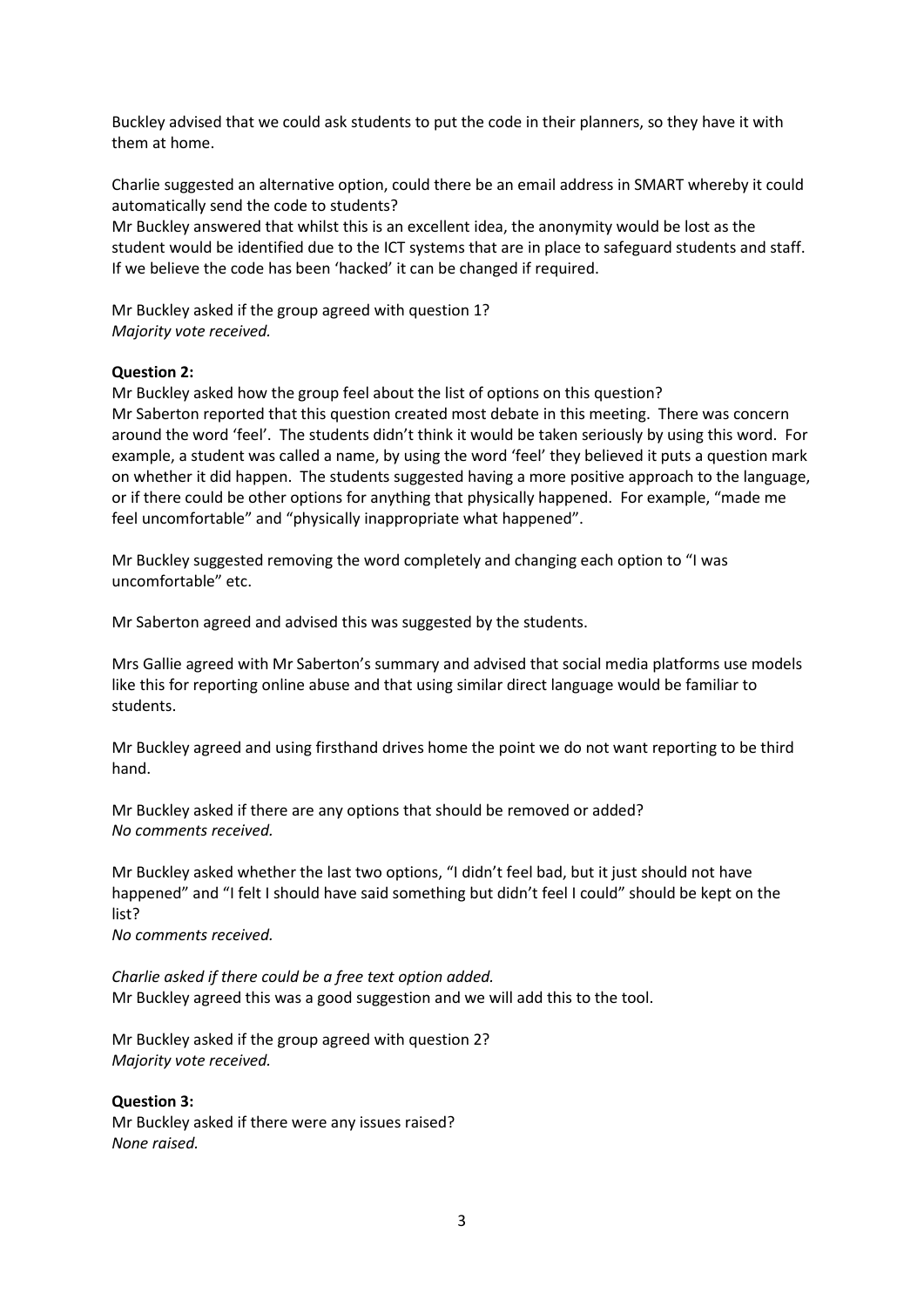## **Question 4:**

Mr Buckley asked if there were any issues raised and suggested removing the word 'think' in line with the positive language discussed in question 2. *None raised.*

## **Question 5:**

Mr Buckley asked if there were any issues raised? *None raised.*

Mr Buckley asked that taking these three questions in to account, was there anything further the group would like to raise?

Jayden suggested a box for whether the incident happened in or outside of school. Mr Buckley agreed that we could add if it happened on the journey to or from school (as well as in school).

Mr Buckley advised that the school do not have any jurisdiction for any people who are not in school uniform. Mr Buckley was concerned that even though schools would like to know about these incidents, he did not want to raise expectations that incidents beyond the school's jurisdiction could be dealt with.

Mr Saberton suggested that we could bring incidents to the attention of the relevant authorities. He also suggested adding an option on whether it occurred online.

Mr Buckley agreed and summarised:

Include a question with the following options:

- In school
- Online
- Coming to and from school
- Outside of school and in the community.

Mr Buckley asked the group to vote on if they agreed with questions 3-5 and the additional one above.

*Majority vote received.*

## **What should be reported back to students?**

Mr Buckley explained that research has shown (Hart and Arnstein) that if there is no feedback following surveys, the surveys will no longer be used and suggested the following:

- Annual summary 'what you said and what we did'.
- Choosing a one item that has been reported as the topic for a PHSE lesson/tutor group each month/term.
- How the numbers of submission change over time.

He noted that reporting back is difficult due to anonymity.

Achilleas advised that students had discussed this recently and suggested a monthly summary of the reports and discuss in tutor group what we could do to prevent them happening. Mr Buckley agreed this would be a good idea and the tutors could provide feedback to this group after the discussions to encourage continuous improvement.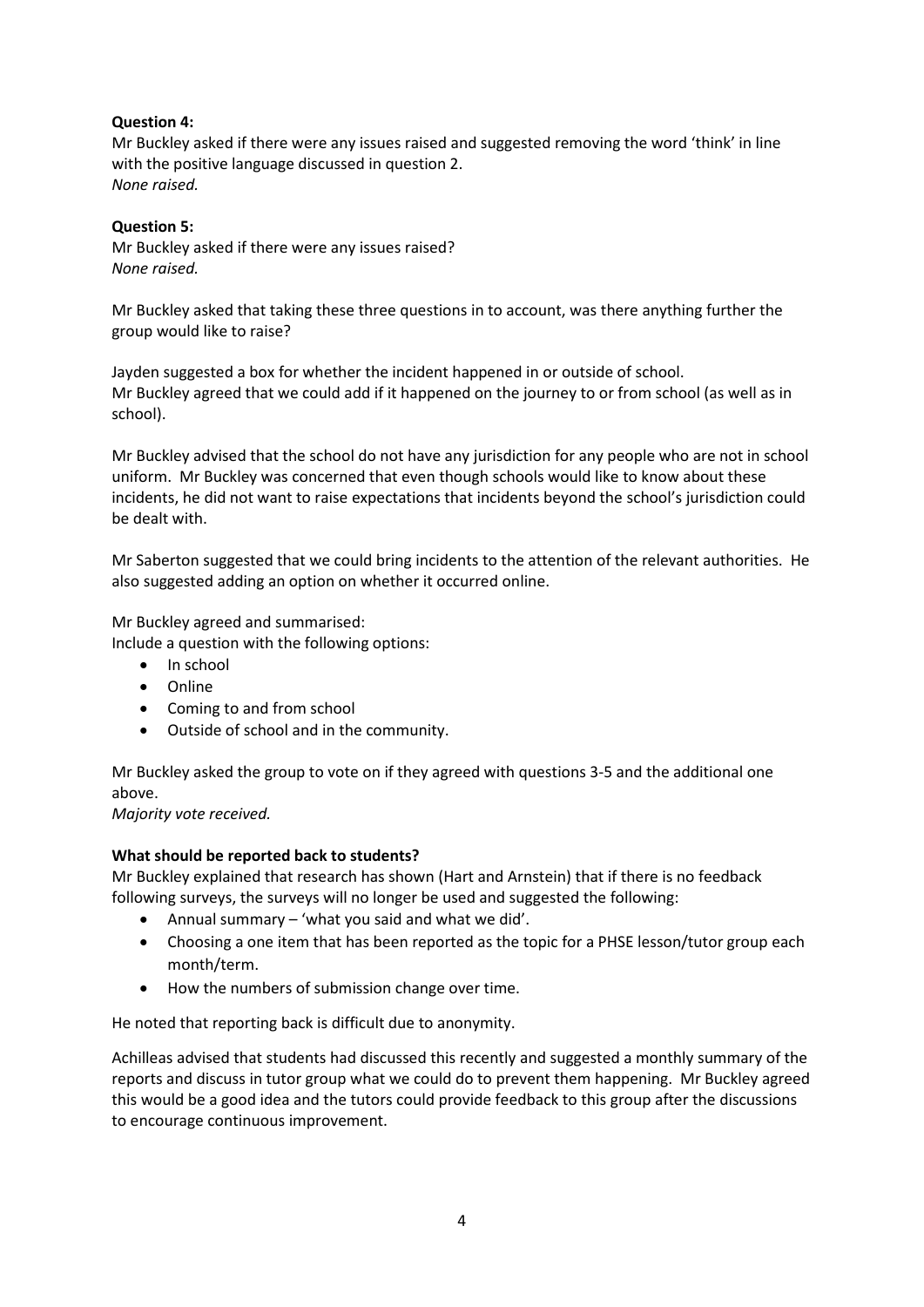Mrs Gallie likes the idea of having a focus on PHSE but is concerned that students may worry their peers could work out who had original reported the issue. Mrs Gallie asks what students on the call think about this.

Achilleas agreed this is a good point and believes it would be good if any identifying details were removed.

Mr Buckley advised that reporting could be high level, and the most common issues could be reported rather than one issue (more than one report on the same area).

Achilleas agreed with this suggestion.

Mrs Gallie agreed that this would be a good compromise and would not threaten the anonymous nature of what the survey was trying to achieve.

Mr Buckley suggested setting a rule that matters will be discussed if reported more than once, he suggested that this across the Trust rather than per school so that there is less chance of identifying the person who reported it.

Mr Buckley asked if there were any views on this suggestion. *No views from the students. Mr Saberton agreed it was a good idea.*

Mr Buckley asked for the group to votes on the following model: Half termly report to all three secondaries that highlights the most common item to discuss in PHSE or tutor time. *Majority vote received.*

## **What could we do to give this the best chance of working?**

Achilleas posed there are many ways we can do this such as:

- **Assemblies**
- Tutor time
- Posters where students line up (outside canteens/classrooms)

Mr Buckley thanked Achilleas for his suggestions and explained he had been reading a piece of research that found that message delivered to students by students were more powerful and asked if there was a way of including students in the launch so their voices are heard?

Achilleas agreed that students should be selected to help design posters and deliver the launch.

Mr Buckley asked the group if a poster competition would be a good idea?

Charlie agreed it would and the higher quality the posters are the more interested the students would be in reading the information on them.

Mr Buckley asked if assemblies could be run by students? Mrs Gallie agreed it is doable, especially with online assemblies. She believes it would have to be voluntary to take part.

Mr Buckley summarised what we had in place so far:

• A launch  $-$  describing what it's about